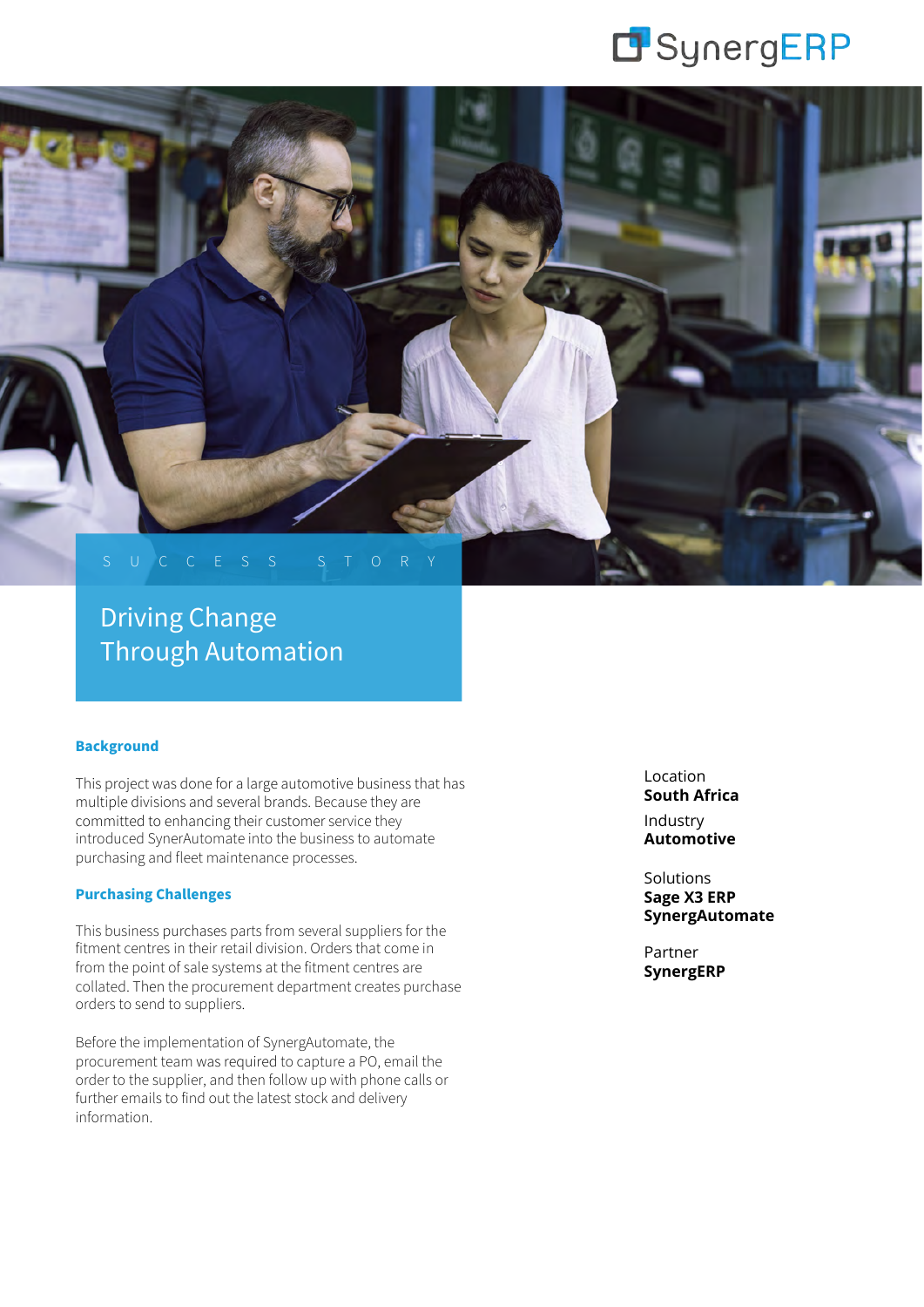# **SynergAutomate Gets the Purchasing Wheels Turning**

SynergAutomate was introduced to automate the following steps which manage the sending of purchase orders to suppliers and receiving of information on the dispatch of stock. The integration service in SynergAutomate facilitates the following process:



The purchase order is sent to the supplier



The send status indicator is saved on the purchase order in the ERP. This includes initial call response success or failure and whether items are shipped on the purchase order



At preset intervals the Sage ERP system will request dispatch information from the supplier. Their system responds with the relevant details



The integration service creates a full audit report for this purchase order process

The integration services in SynergAutomate enable rapid addition of integration points known as APIs (Application Programming Interfaces), a software intermediary that allows two applications to talk to each other. These interfaces may be provided by other systems or created using the SynergAutomate platform.

The automotive business that initiated this project captures 2000+ purchase orders per month, so by automating their ordering process with SynergAutomate they freed up the procurement department to focus on more strategic decision-making.

This automated process also provides stockholding and ETA information in the system enabling the fitment centres to provide accurate information to customers. The result - a better customer experience.





#### **Fleet Approvals gets the Green Light**

This automotive group provides fleet customers with access to a nationwide network of automotive fitment centres to ensure the hassle-free maintenance of their fleets.

There is a pre-approval process conducted through Standard Bank. Jobs are pre-approved by the bank based on the agreement the fleet customer has with the bank. If the quoted job falls within the fleet agreement then approval is granted immediately. If a job is declined, then based on the reason for the decline the job can be amended and resubmitted for approval.

Prior to the automation of this process the salesperson would phone the bank call centre to get approval before the order could be created and the work started.

#### **How is this approval process automated?**

An integration layer, provided by SynergAutomate, interfaces with the bank API. The integration layer is a cloud-based system that serves as the only communication point to the bank . All of the fitment centres communications with the bank are directed through this integration layer.

Bank authorisations are done based on a quote created in the point of sale (POS) system. The first part of the automation process saves the quote in the Sage ERP. Once a Sage generated quote number has been created the bank authorisation process is initiated.

When results of the approval request are received from the bank the corresponding quotes will be updated in Sage ERP with the last status. The processing of the work in the POS will then proceed based on the most recent approval status.

So, with these automations, employees now spend less time on the phone getting approvals and customers experience a more efficient service.